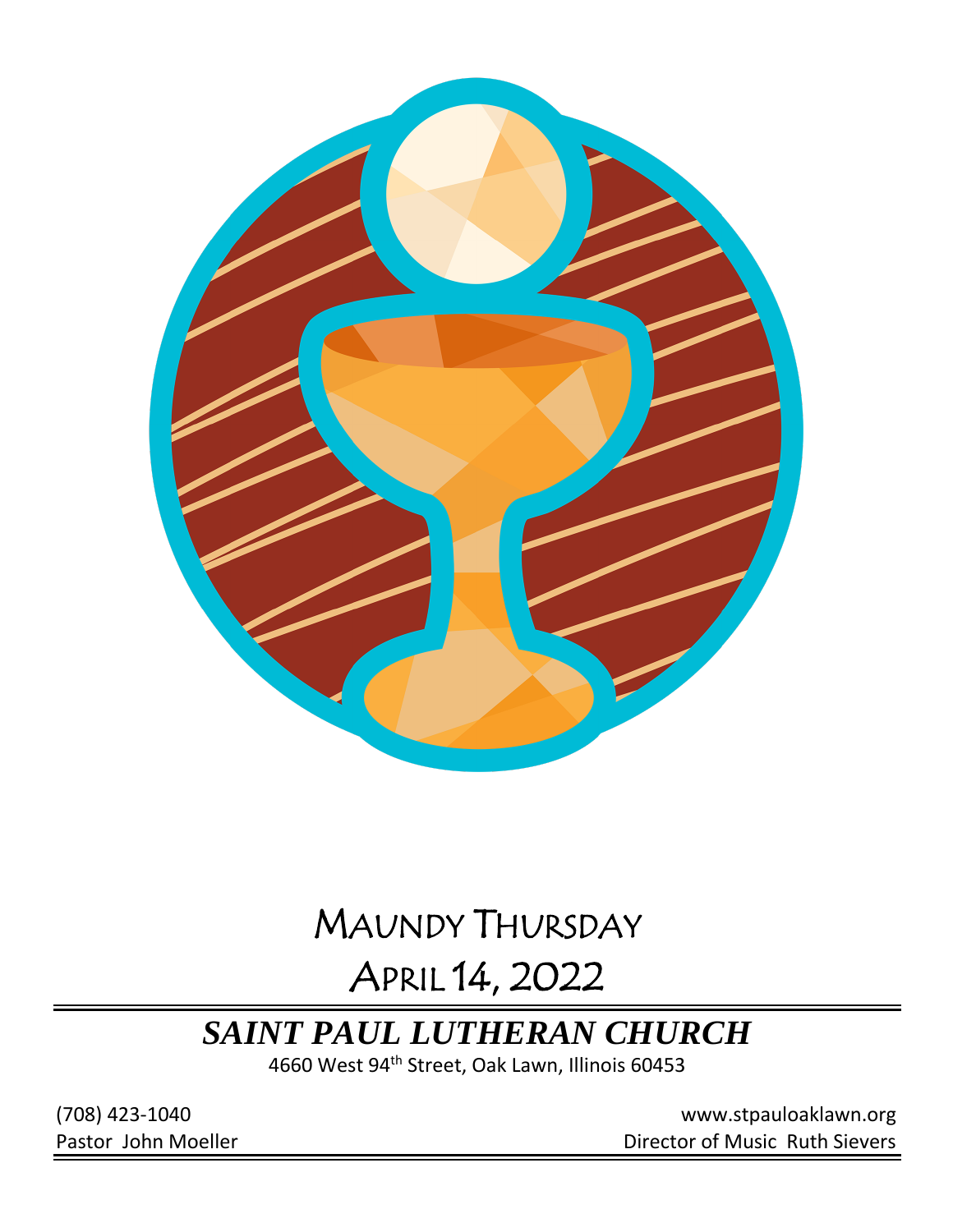#### **As We Gather**

There has been much speculation about our Lord's last celebration of the Passover with His disciples, but the writers that God inspired to record the Gospels tell us everything we Christians need to know: "He took bread, and when He had given thanks, He broke it and gave it to them, saying, "This is My body, which is given for you. Do this in remembrance of me. And likewise, the cup after they had eaten, saying, "This cup that is poured out for you is the new covenant in My blood" (Luke 22:20). By His grace, that pouring out continues among us to this day as we receive His body and blood shed for the forgiveness of our sins.

**Prelude** C. S. Language C. S. Language C. S. Language C. S. Language C. S. Language C. S. Language C. S. Language C. S. Language C. S. Language C. S. Language C. S. Language C. S. Language C. S. Language C. S. Language C.

| 11 LIUUL                                                                                  |                                       | OU to Dain Octrischianc               |                                                                    |               |
|-------------------------------------------------------------------------------------------|---------------------------------------|---------------------------------------|--------------------------------------------------------------------|---------------|
| <b>Opening Hymn</b>                                                                       |                                       | "When You Woke That Thursday Morning" |                                                                    | #445 sts. 1-3 |
| When You woke that Thursday morning,<br>$\mathbf{1}$<br>Savior, teacher, faithful friend, |                                       |                                       | One last lesson as their teacher,<br>Washing Your disciples' feet. |               |
|                                                                                           | Thoughts of self and safety scorning, |                                       |                                                                    |               |
|                                                                                           | Knowing how the day would end;        | 3                                     | What was there that You could give them                            |               |
| Lamb of God, foretold for ages,                                                           |                                       |                                       | That would never be outspent,                                      |               |
| Now at last the hour had come                                                             |                                       |                                       | What great gift that would outlive them,                           |               |
| When but One could pay sin's wages:                                                       |                                       |                                       | What last will and testament?                                      |               |
|                                                                                           | You assumed their dreadful sum.       |                                       | "Show Me and the world you love Me,<br>Know Mo as the Lamb of God. |               |

2 Never so alone and lonely, Longing with tormented heart To be with Your dear ones only For a quiet hour apart: Sinless Lamb and fallen creature, One last paschal meal to eat,

 Know Me as the Lamb of God: Do this in remembrance of Me, Eat this body, drink this blood." *Text: Jaroslav J. Vajda, 1919–2008 Text: © 1991 Concordia Publishing House. Used by permission: LSB Hymn License no.* 

*110001400*

#### **Invocation**

- **P** In the name of the Father and of the  $\pm$  Son and of the Holy Spirit.
- C **Amen.**

### **Opening Sentences** *Psalm 43:4; 124:8*

- $[P]$  I will go to the altar of God,
- C **to God, my exceeding joy.**
- $\left| \mathbf{P} \right|$  Our help is in the name of the Lord,
- C **who made heaven and earth.**

### **Confession and Absolution**

- **P** I said, I will confess my transgressions unto the Lord,
- C **for with the Lord is plenteous redemption and the forgiveness of all our sins.**
- $\mathbf{P}$  Let us then confess our sins unto our gracious Lord.
- C **Almighty God, Father of our Lord, Jesus Christ, maker of all things, judge of all people, we admit and confess our sinfulness. We have turned away from one another in our thinking, speaking, and doing. We have done the evil You forbid and have not done the good You demand.**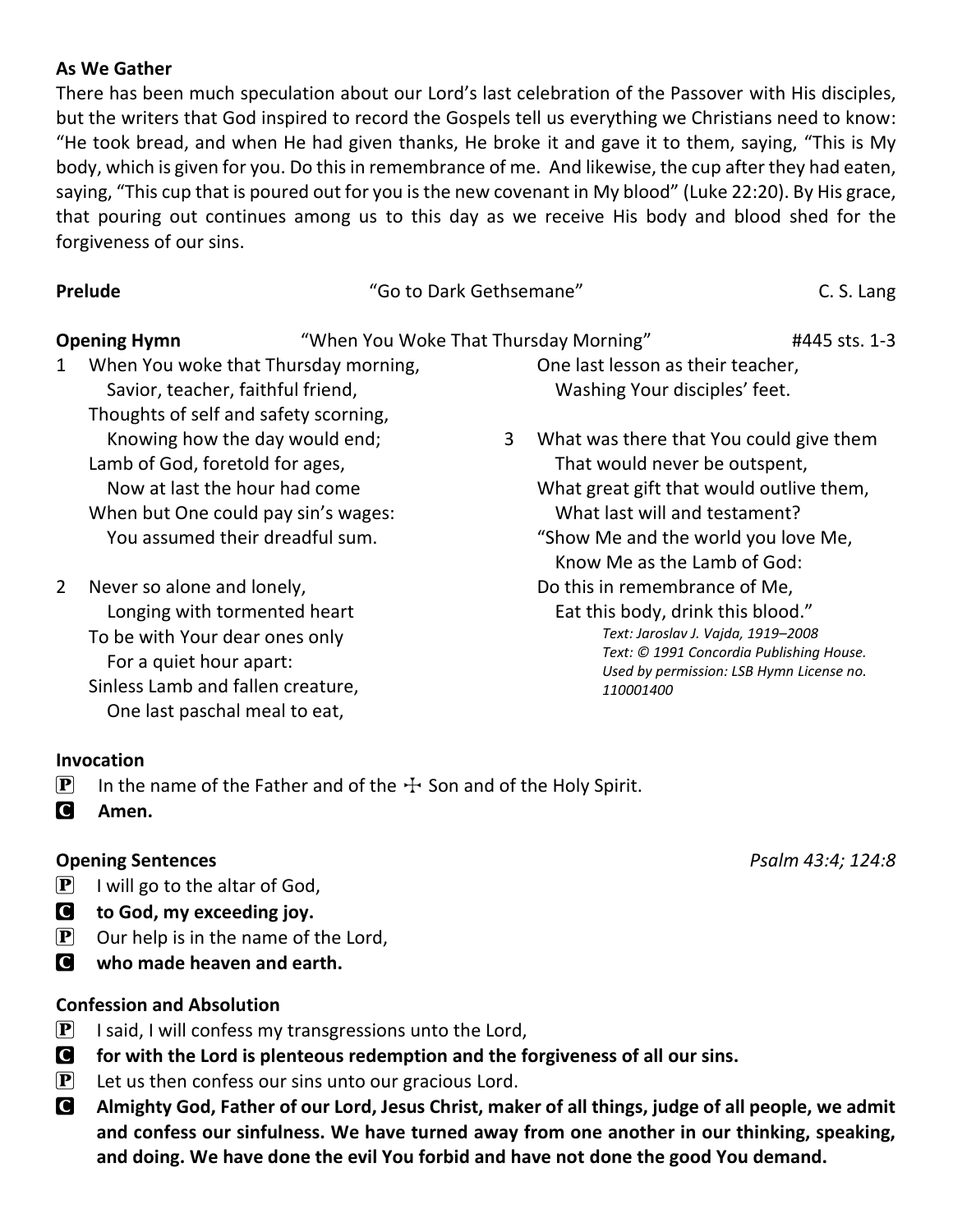**We do repent, and are truly sorry for these our sins. Have mercy on us, kind Father, because of the obedience of our brother, Jesus Christ, Your Son. Forgive us all that is past and with the power of the Holy Spirit, move us to serve You faithfully. Set our feet on the new path of life, and build Your kingdom here through Jesus Christ, our Lord.**

 $\mathbf{P}$  God has promised forgiveness of sins to those who repent and turn to Him. In His stead and by His command, I forgive you all your sins in the name of the Father and of the  $\pm$  Son and of the Holy Spirit.

### C **Amen.**

- $\left[\mathbf{P}\right]$  God keep you in His grace by the Holy Spirit, lead you to greater faith and obedience, and bring you to live with Him forever, through Jesus Christ, our Lord.
- C **Amen.**

 $H$  WORD  $H$ 

- $\mathbf{P}$  What shall I render to the LORD for all His benefits to me?
- C **I will lift up the cup of salvation and call on the name of the LORD,**
- **P** I will pay my vows to the LORD in the presence of all His people.
- C **Precious in the sight of the LORD is the death of His saints.**
- $\mathbf{P}$  O LORD, I am Your servant; I am Your servant, the son of Your maidservant. You have loosed my bonds.
- C **I will offer to You the sacrifice of thanksgiving and call on the name of the LORD.**
- $\mathbf{P}$  I will pay my vows to the LORD in the presence of all His people,
- C **in the courts of the house of the LORD, in your midst, O Jerusalem. Praise the LORD!**
- $\mathbf{P}$  Glory be to the Father and to the Son and to the Holy Spirit;
- C **As it was in the beginning, is now, and will be forever. Amen. What shall I render to the LORD for all His benefits to me? I will lift up the cup of salvation and call on the name of the LORD.**

### **Prayer of the Day**

- $\left| \mathbf{P} \right|$  The Lord be with you.
- C **And also with you.**
- $\left| \mathbf{P} \right|$  Let us pray.
- $\mathbf{P}$  O Lord, in this wondrous Sacrament You have left us a remembrance of Your passion. Grant that we may so receive the sacred mystery of Your body and blood that the fruits of Your redemption may continually be manifest in us; for You live and reign with the Father and the Holy Spirit, one God, now and forever.
- C **Amen.**

**Old Testament Reading** The New Covenant T *Jeremiah 31:31-34* 

 $31^{\circ}$ Behold, the days are coming, declares the LORD, when I will make a new covenant with the house of Israel and the house of Judah, <sup>32</sup>not like the covenant that I made with their fathers on the day when I took them by the hand to bring them out of the land of Egypt, my covenant that they broke, though I was their husband, declares the LORD. <sup>33</sup>But this is the covenant that I will make with the house of Israel after those days, declares the LORD: I will put my law within them, and I will write it on their hearts. And I will be their God, and they shall be my people.

**Psalm** *Psalm 116:12–19*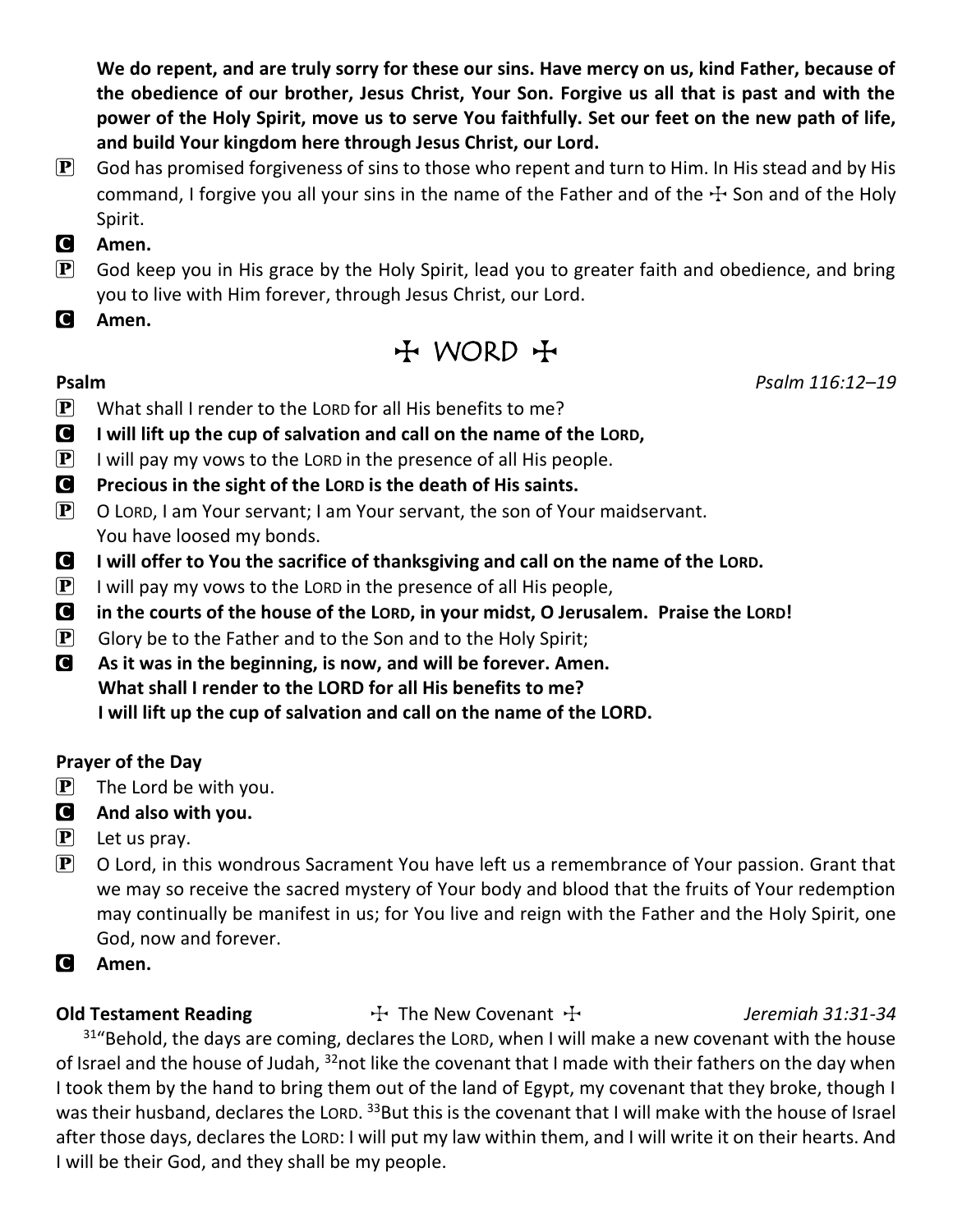$34$ And no longer shall each one teach his neighbor and each his brother, saying, 'Know the LORD,' for they shall all know me, from the least of them to the greatest, declares the LORD. For I will forgive their iniquity, and I will remember their sin no more."

 $[L]$  This is the Word of the Lord.

### C **Thanks be to God.**

### **Anthem of Praise Duet** "I Was in His Mind" J. LaRowe

**Epistle** The Full Assurance of Faith  $\frac{1}{1}$  *Hebrews 10:15–25* 

<sup>15</sup>The Holy Spirit also bears witness to us; for after saying,  $16$ "This is the covenant that I will make with them after those days, declares the Lord: I will put my laws on their hearts, and write them on their minds," <sup>17</sup>then he adds, "I will remember their sins and their lawless deeds no more." <sup>18</sup>Where there is forgiveness of these, there is no longer any offering for sin.

<sup>19</sup>Therefore, brothers, since we have confidence to enter the holy places by the blood of Jesus,  $^{20}$ by the new and living way that he opened for us through the curtain, that is, through his flesh,  $^{21}$ and since we have a great priest over the house of God, <sup>22</sup>let us draw near with a true heart in full assurance of faith, with our hearts sprinkled clean from an evil conscience and our bodies washed with pure water. <sup>23</sup>Let us hold fast the confession of our hope without wavering, for he who promised is faithful. <sup>24</sup>And let us consider how to stir up one another to love and good works, <sup>25</sup>not neglecting to meet together, as is the habit of some, but encouraging one another, and all the more as you see the Day drawing near.

- $\left| \mathbf{P} \right|$  This is the Word of the Lord.
- C **Thanks be to God.**

Holy Gospel **The Passover with the Disciples The Cospel** Luke 22:7-20

- $\mathbf{P}$  The Holy Gospel according to St. Luke, the twenty-second chapter.
- **G** Glory to You, O Lord.
- $\Box$  Then came the day of Unleavened Bread, on which the Passover lamb had to be sacrificed. So Jesus sent Peter and John, saying,
- $\mathbf{P}$  "Go and prepare the Passover for us, that we may eat it."
- $\Box$  They said to Him, "Where will You have us prepare it?" He said to them,
- $\mathbf{P}$  "Behold, when you have entered the city, a man carrying a jar of water will meet you. Follow him into the house that he enters and tell the master of the house, 'The Teacher says to you, Where is the guest room, where I may eat the Passover with My disciples?' And he will show you a large upper room furnished; prepare it there."
- $\Box$  And they went and found it just as He had told them, and they prepared the Passover. And when the hour came, He reclined at table, and the apostles with Him. And He said to them,
- $\boxed{\mathbf{P}}$  "I have earnestly desired to eat this Passover with you before I suffer. For I tell you I will not eat it until it is fulfilled in the kingdom of God."
- $\Box$  And He took a cup, and when He had given thanks He said,
- $\mathbf{P}$  "Take this, and divide it among yourselves. For I tell you that from now on I will not drink of the fruit of the vine until the kingdom of God comes."
- $\Box$  And he took bread, and when He had given thanks, He broke it and gave it to them, saying,
- **P** "This is My body, which is given for you. Do this in remembrance of me."
- $\Box$  And likewise the cup after they had eaten, saying,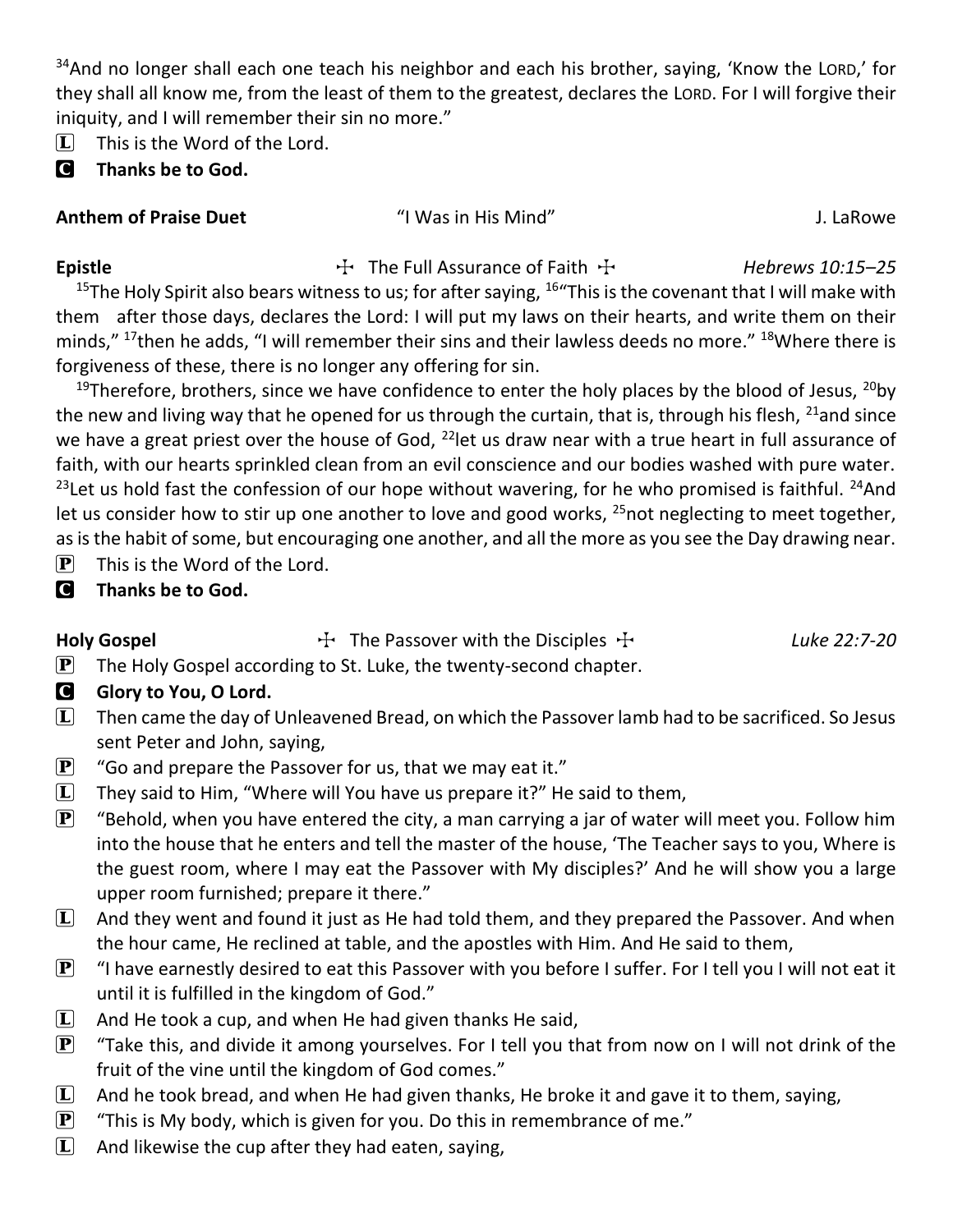- $\mathbf{P}$  "This cup that is poured out for you is the new covenant in My blood."
- $\left| \mathbf{P} \right|$  This is the Gospel of the Lord.
- C **Praise to You, O Christ.**

#### **Confession of Faith** *The Apostles' Creed*

**I believe in God, the Father Almighty, maker of heaven and earth. And in Jesus Christ, His only Son, our Lord, who was conceived by the Holy Spirit, born of the virgin Mary, suffered under Pontius Pilate, was crucified, died and was buried. He descended into hell. The third day He rose again from the dead.**

**He ascended into heaven and sits at the right hand of God the Father Almighty. From thence He will come to judge the living and the dead. I believe in the Holy Spirit, the holy Christian Church, the communion of saints, the forgiveness of sins, the resurrection of the body,**

and the life  $\div$  everlasting. Amen.

| <b>Sermon Hymn</b>                               | "Not All the Blood of Beasts"                       | #431 sts. 1-2 & 5 |
|--------------------------------------------------|-----------------------------------------------------|-------------------|
| Not all the blood of beasts<br>$\mathbf 1$       | A sacrifice of nobler name                          |                   |
| On Jewish altars slain                           | And richer blood than they.                         |                   |
| Could give the guilty conscience peace           |                                                     |                   |
| Or wash away the stain.                          | 5<br>Believing, we rejoice                          |                   |
|                                                  | To see the curse remove;                            |                   |
| $\overline{2}$<br>But Christ, the heav'nly Lamb, | We bless the Lamb with cheerful voice               |                   |
| Takes all our sins away;                         | And sing His bleeding love.                         |                   |
|                                                  | Text: Isaac Watts, 1674-1748, alt.                  |                   |
|                                                  | Text: Public domain                                 |                   |
|                                                  |                                                     |                   |
|                                                  | 十 Were You There? 十                                 |                   |
|                                                  | A Sanctuary Drama by Gary Shank                     |                   |
| <b>Narrator</b>                                  |                                                     |                   |
| <b>Vocal Duet</b>                                | "Were You There?"                                   | #450 st. 1        |
| Mary, mother of Jesus                            |                                                     |                   |
| <b>Religious Zealot</b>                          |                                                     |                   |
| Peter                                            |                                                     |                   |
| <b>Vocal Duet</b>                                | "Were You There?"                                   | #450, st. 2       |
| <b>Centurion</b>                                 |                                                     |                   |
| <b>Mocker</b>                                    |                                                     |                   |
| <b>Mary Magdalene</b>                            |                                                     |                   |
| <b>Vocal Duet</b>                                | "Were You There?"                                   | #450, st. 3       |
| <b>Nicodemus</b>                                 |                                                     |                   |
| <b>Narrator</b>                                  | (Remainder of Drama will be finished Easter Sunday) |                   |
|                                                  |                                                     |                   |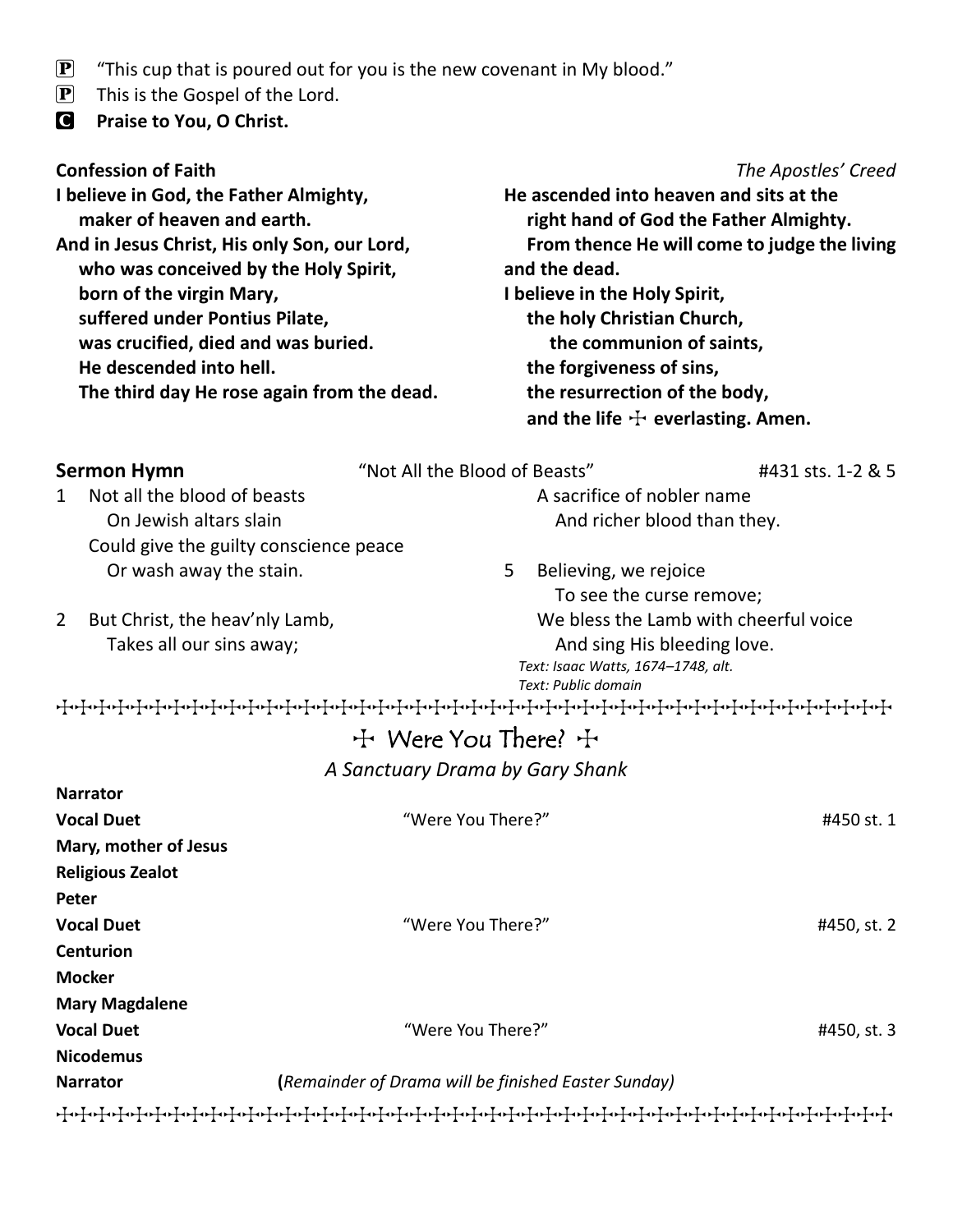### **Sermon Hymn** "O Perfect Life of Love" #452 sts. 1-5

- 1 O perfect life of love! All, all, is finished now, All that He left His throne above To do for us below.
- 2 No work is left undone Of all the Father willed; His toil, His sorrows, one by one, The Scriptures have fulfilled.
- 3 No pain that we can share But He has felt its smart; All forms of human grief and care Have pierced that tender heart.
- 4 And on His thorn-crowned head And on His sinless soul Our sins in all their guilt were laid That He might make us whole.
- 5 In perfect love He dies; For me He dies, for me. O all-atoning Sacrifice, I cling by faith to Thee.

*Text: Public domain*

#### **Prayer of the Church**

**Offering**—*may be left in the offering plates near the doors as you leave. Those worshipping at home may continue to mail or drop off offerings at the church office, and on-line giving is available to everyone on our website at [www.stpauloaklawn.org.](http://www.stpauloaklawn.org/) For information about regular electronic giving, please contact the church office.* 

### **Offertory Meditation**

# + SERVICE of the SACRAMENT +

#### **Preface**

- $\left[\mathbf{P}\right]$  The Lord be with you.
- C **And also with you.**
- $[P]$  Lift up your hearts.
- C **We lift them to the Lord.**
- $\left[ \mathbf{P} \right]$  Let us give thanks to the Lord our God.
- C **It is right to give Him thanks and praise.**

### **Proper Preface**

### **Lord's Prayer**

C **Our Father who art in heaven...**

## **Words of Our Lord**

### **Pax Domini**

- $\mathbf{P}$  The peace of the Lord be with you always.
- C **Amen.**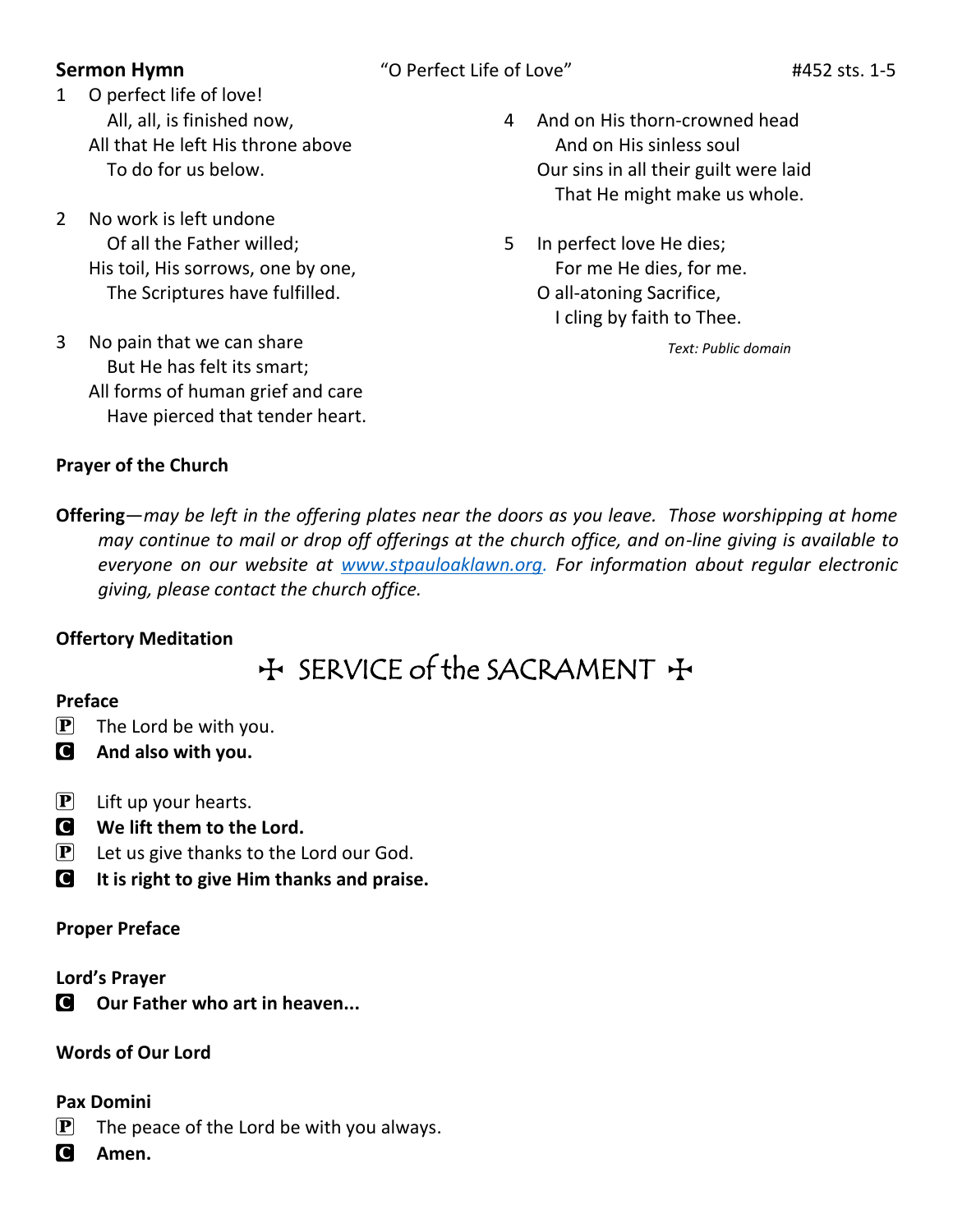# H DISTRIBUTION of the SACRAMENT +

#### Hymn **Hymn** "Jesus Comes Today with Healing"  $\#620$  sts. 1-4

- 1 Jesus comes today with healing, Knocking at my door, appealing, Off'ring pardon, grace, and peace. He Himself makes preparation, And I hear His invitation: "Come and taste the blessèd feast."
- 2 Christ Himself, the priest presiding, Yet in bread and wine abiding In this holy sacrament, Gives the bread of life, once broken, And the cup, the precious token Of His sacred covenant.
- 3 Under bread and wine, though lowly, I receive the Savior holy, Blood and body, giv'n for me, Very Lamb of God from heaven, Who to bitter death was given, Hung upon the cursèd tree.
- 4 God descends with heav'nly power, Gives Himself to me this hour In this ordinary sign.

On my tongue His pledge receiving,

I accept His grace, believing That I taste His love divine.

*Text: Heinrich Puchta, 1808–58; tr. David W. Rogner, 1960 Text: © David W. Rogner. Used by permission: LSB Hymn License no. 110001400*

## **Hymn**  $\blacksquare$   $\blacksquare$   $\blacksquare$   $\blacksquare$   $\blacksquare$   $\blacksquare$   $\blacksquare$   $\blacksquare$   $\blacksquare$   $\blacksquare$   $\blacksquare$   $\blacksquare$   $\blacksquare$   $\blacksquare$   $\blacksquare$   $\blacksquare$   $\blacksquare$   $\blacksquare$   $\blacksquare$   $\blacksquare$   $\blacksquare$   $\blacksquare$   $\blacksquare$   $\blacksquare$   $\blacksquare$   $\blacksquare$   $\blacksquare$   $\blacksquare$   $\blacksquare$   $\blacksquare$   $\blacksquare$

1 O Jesus, blessèd Lord, to Thee My heartfelt thanks forever be, Who hast so lovingly bestowed On me Thy body and Thy blood. 2 Break forth, my soul, for joy and say: What wealth is come to me this day! My Savior dwells within my heart: How blessed am I! How good Thou art! *Text: Thomas Hansen Kingo, 1634–1703; tr. Arthur J. Mason, 1851–1928 Text: Public domain*

### **Communion Blessing**

 $\left| \mathbf{P} \right|$  The Body and Blood of our Lord Jesus Christ strengthen and preserve you in body and soul to life everlasting. Depart  $\pm$  in peace.

### **Prayer of Thanksgiving**

- $\mathbf{P}$  Let us pray. Blessed are You, O Lord our God, King of the universe. You have poured out upon us Your never-ending love by giving Your Son, Jesus Christ, into death for us. Nourish Your Church through the Sacrament of His body and blood. Strengthen us so that we may continue to proclaim Him who gives life to the world; for He lives and reigns with You and the Holy Spirit, one God, now and forever.
- C **Amen.**

**Stripping of the Altar**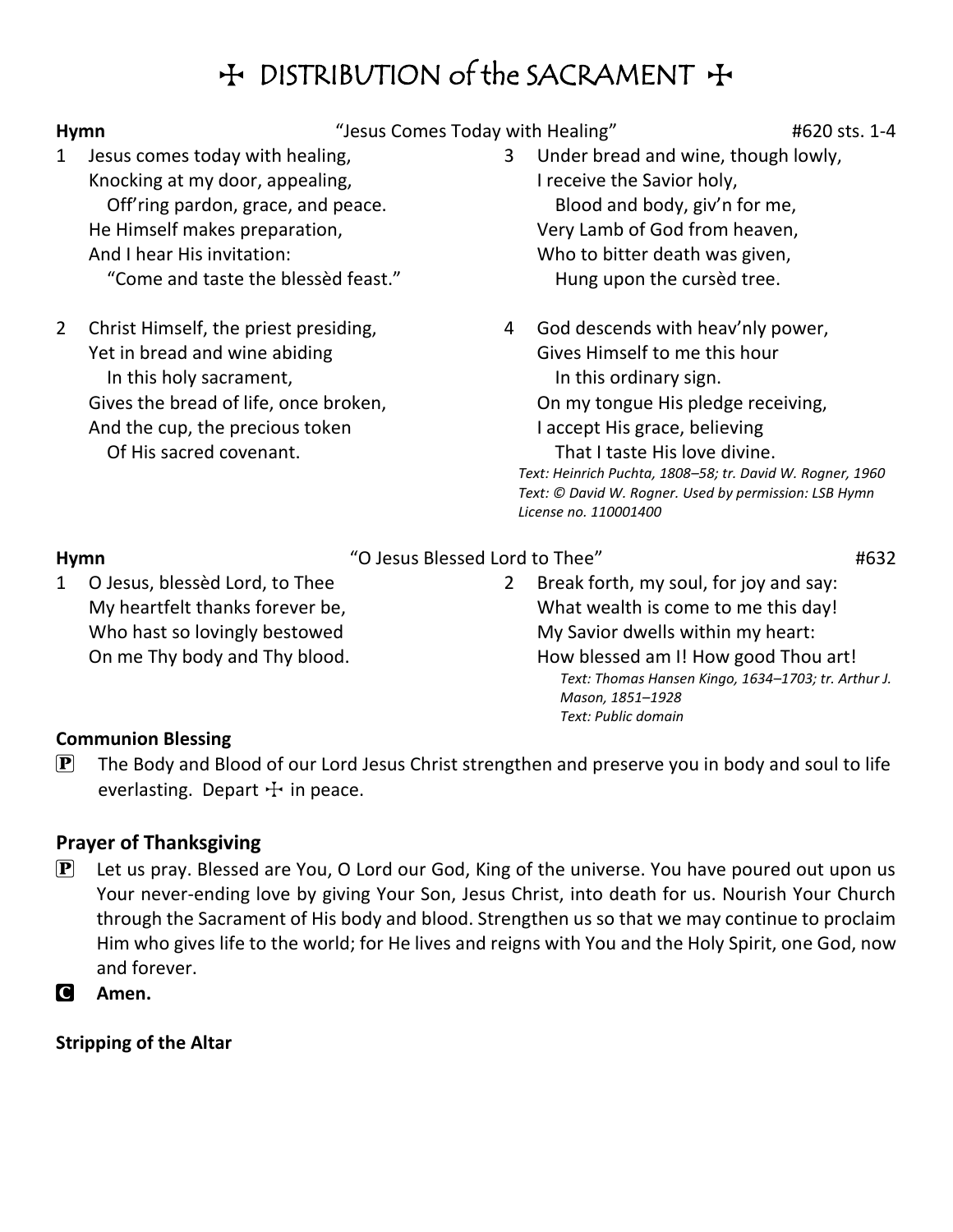- 1 O sacred Head, now wounded, With grief and shame weighed down, Now scornfully surrounded With thorns, Thine only crown. O sacred Head, what glory, What bliss, till now was Thine! Yet, though despised and gory, I joy to call Thee mine.
- 2 How pale Thou art with anguish, With sore abuse and scorn! How doth Thy face now languish That once was bright as morn! Grim death, with cruel rigor, Hath robbed Thee of Thy life; Thus Thou hast lost Thy vigor, Thy strength, in this sad strife.

3 What Thou, my Lord, hast suffered Was all for sinners' gain; Mine, mine was the transgression, But Thine the deadly pain. Lo, here I fall, my Savior! 'Tis I deserve Thy place; Look on me with Thy favor, And grant to me Thy grace.

4 My Shepherd, now receive me; My Guardian, own me Thine. Great blessings Thou didst give me, O Source of gifts divine. Thy lips have often fed me With words of truth and love; Thy Spirit oft hath led me To heav'nly joys above. *Text: © 1941 Concordia Publishing House. Used by permission: LSB Hymn License no. 110001400*

#### **Benediction**

**P** The grace of our Lord  $\div$  Jesus Christ and the love of God and the communion of the Holy Spirit be with you all.

C **Amen.**

**Postlude** The *Postlude in G Major*" and *J. Walther*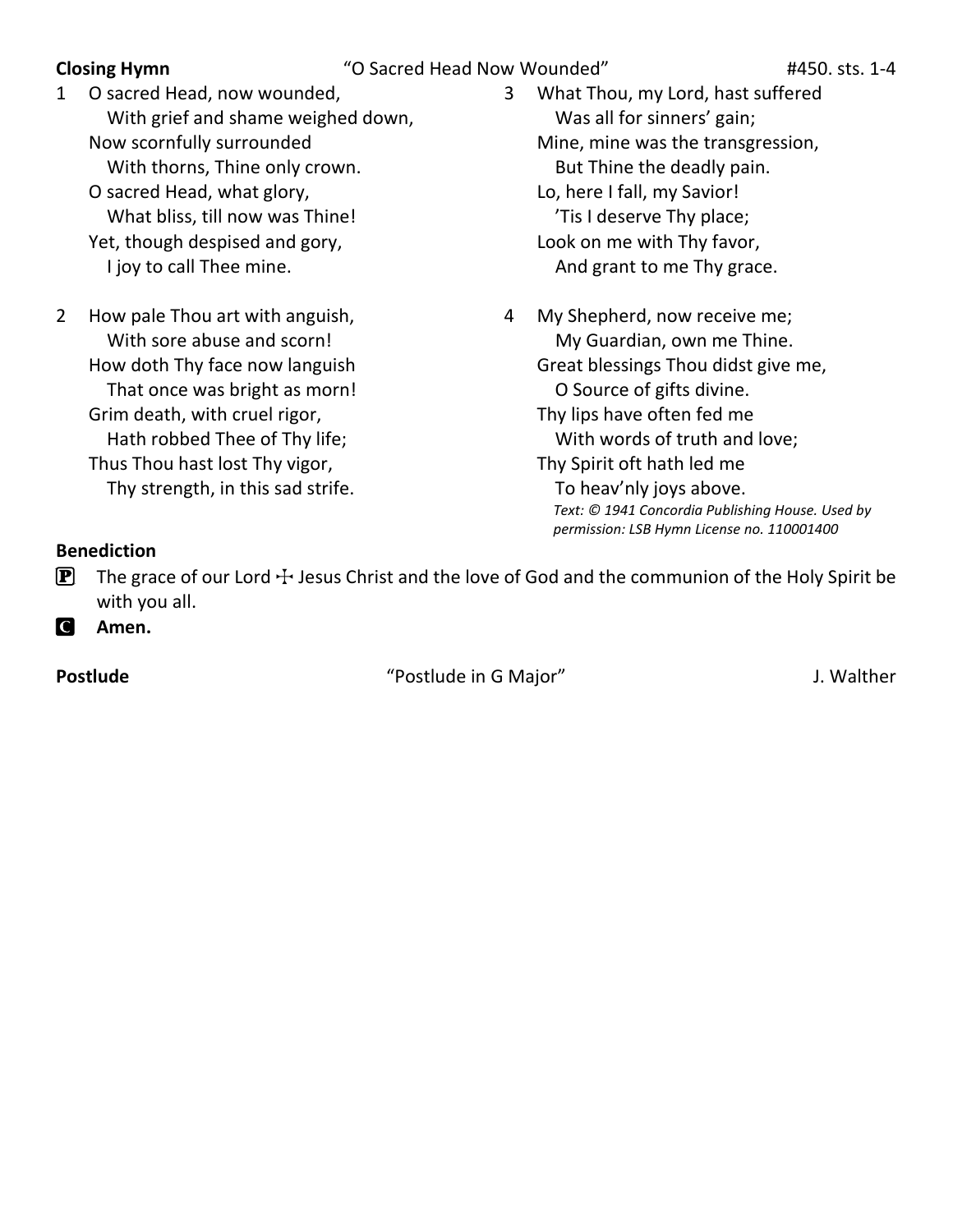$1$ My God, my God, why have you forsaken me?

Why are you so far from saving me, from the words of my groaning?

 $2$ O my God, I cry by day, but you do not answer,

and by night, but I find no rest.  $3$ Yet you are holy,

enthroned on the praises of Israel. 4 In you our fathers trusted;

they trusted, and you delivered them. <sup>5</sup>To you they cried and were rescued;

in you they trusted and were not put to shame.

 $6$ But I am a worm and not a man,

scorned by mankind and despised by the people.

<sup>7</sup>All who see me mock me;

they make mouths at me; they wag their heads;

8 "He trusts in the LORD; let him deliver him; let him rescue him, for he delights in him!"

<sup>9</sup>Yet you are he who took me from the womb; you made me trust you at my mother's breasts.

<sup>10</sup>On you was I cast from my birth,

and from my mother's womb you have been my God.

 $11$ Be not far from me, for trouble is near, and there is none to help.

 $12$ Many bulls encompass me; strong bulls of Bashan surround me;

 $13$ they open wide their mouths at me, like a ravening and roaring lion.

<sup>14</sup>I am poured out like water, and all my bones are out of joint; my heart is like wax;

it is melted within my breast;

 $15$ my strength is dried up like a potsherd, and my tongue sticks to my jaws; you lay me in the dust of death.

<sup>16</sup>For dogs encompass me;

a company of evildoers encircles me; they have pierced my hands and feet— $17$ I can count all my bones they stare and gloat over me;

 $18$ they divide my garments among them, and for my clothing they cast lots.

19But you, O LORD, do not be far off! O you my help, come quickly to my aid! <sup>20</sup>Deliver my soul from the sword,

my precious life from the power of the dog!

<sup>21</sup>Save me from the mouth of the lion! You have rescued me from the horns of the wild oxen!

 $221$  will tell of your name to my brothers; in the midst of the congregation I will praise you:

<sup>23</sup>You who fear the LORD, praise him! All you offspring of Jacob, glorify him, and stand in awe of him, all you offspring of Israel!

<sup>24</sup>For he has not despised or abhorred the affliction of the afflicted,

and he has not hidden his face from him, but has heard, when he cried to him.

<sup>25</sup>From you comes my praise in the great congregation;

my vows I will perform before those who fear him.

<sup>26</sup>The afflicted shall eat and be satisfied; those who seek him shall praise the LORD! May your hearts live forever!

<sup>27</sup>All the ends of the earth shall remember and turn to the LORD,

and all the families of the nations shall worship before you.

<sup>28</sup>For kingship belongs to the LORD, and he rules over the nations.

<sup>29</sup>All the prosperous of the earth eat and worship; before him shall bow all who go down to the dust,

even the one who could not keep himself alive. <sup>30</sup>Posterity shall serve him;

it shall be told of the Lord to the coming generation;

 $31$ <sup>31</sup>they shall come and proclaim his

righteousness to a people yet unborn, that he has done it.